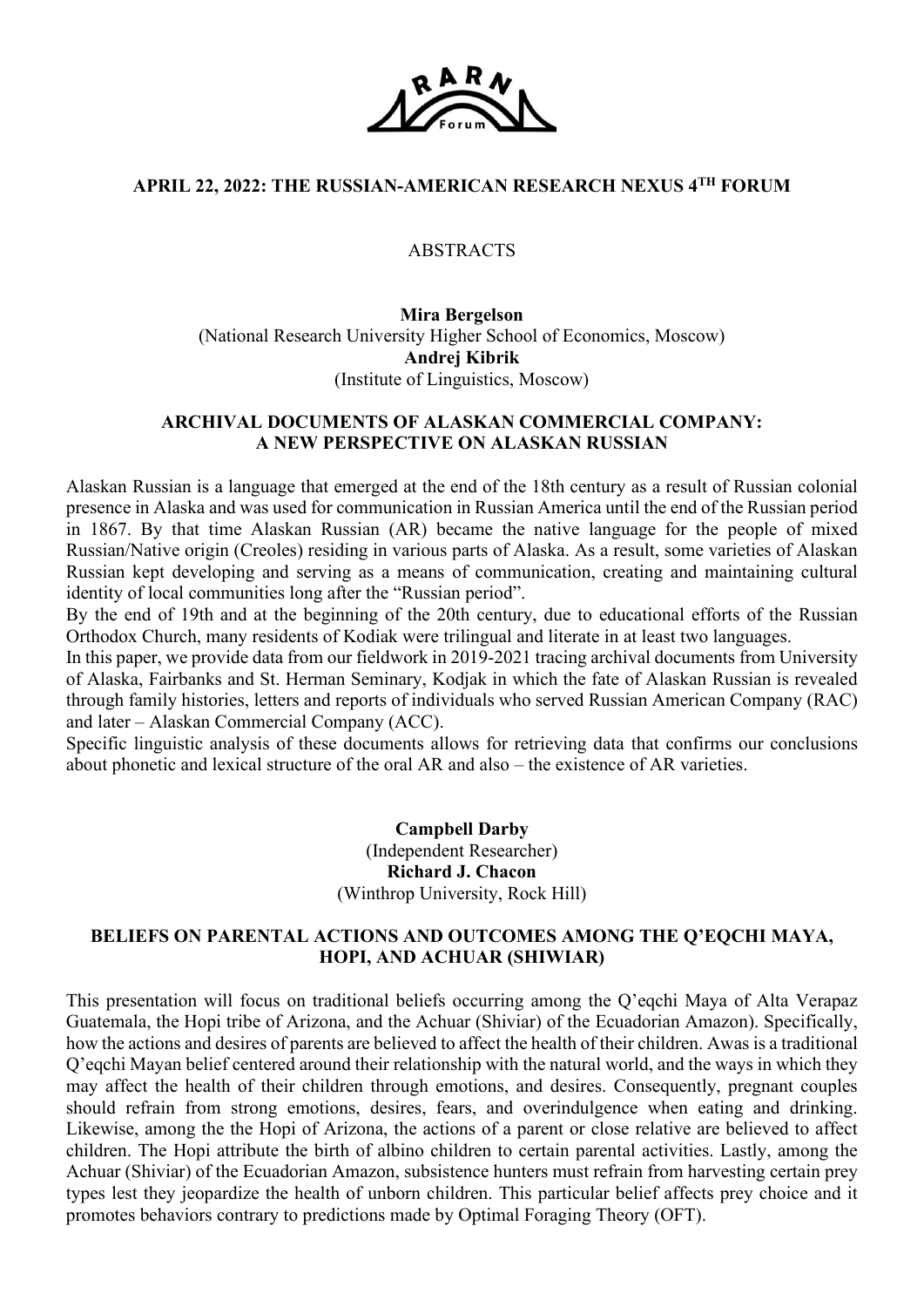## **Vladislav V. Fediushin**

(Institute of Ethnology and Anthropology, Moscow)

# **A "HARD RESET": IMPACT OF CREATING PUEBLOS DE INDIOS ON EARLY COLONIAL MAYA SOCIOPOLITICAL ORGANIZATION AND SELF-IDENTIFICATION**

The paper deals with the impact of mass relocation of Northern Yucatan's mayas during the Early Colonial Era on their identification and social system. In 16<sup>th</sup> century, the Spaniards conquered much of Northern Yucatan's territory, except inner lands where is now Guatemala's Petén Department located. However, even in the areas closest to Spanish settlements there was almost any possibility to control the local population living in disperse farms and hamlets. In their desire to better control and Christianize it, the colonial authorities and the Church soon developed a new strategy, that of creating 'pueblos de indios': relatively big, urbanized towns where peasants from a certain political territory were relocated by force. Written sources tell us little about the opposition to these measures, although allege that a considerable part of local nobility could not survive them — literally. Curiously, however, in most cases, self-identification of the dwellers of such towns seems to have not suffered traumas caused by the relocation. As for the social and political organization, it drastically simplified under colonial rule, however, it is unclear what role in this process had the relocation.

# **Nicole Holbert**

# (Winthrop University, Rock Hill) **BLACK LOYALISTS: AFRICAN AMERICAN TRANSFORMATION DURING THE AMERICAN REVOLUTIONARY WAR**

In the early stages of the American Revolutionary War, the Royal Governor of Virginia, Lord Dunmore, released a document offering emancipation to all able-bodied male slaves willing to serve the British in an effort to squelch the American rebellion. While Lord Dunmore's plan was largely ineffective, Sir Henry Clinton extended its scope in 1779, offering emancipation to all slaves who sided with the British, regardless of age, gender, and capability. This overture on the part of the British, stemmed not from altruism, but rather, it formed part of a larger strategic plan in which African Americans served as pawns. The British had no expectation of losing the war, and thus little consideration was given for what freedom would entail for these African American refugees. Following the British defeat in 1783, freed African Americans, known as Black Loyalists, were evacuated to various localities within the British Empire including London, Nova Scotia, the Bahamas, and Sierra Leone. A complicated social dynamic emerged among the black population in these areas, as the Empire operated as a slave-based society. Consequently, a nuanced social class system emerged that included Black Loyalists, Loyalist slaves, and African American refugees. While Black Loyalists, technically, were free, they faced large-scale discrimination, oppression, and servitude in British society. An examination of primary and secondary documents reveals the complex social experience of being free and black within a slave-based society and illuminates how the British created a new system of bondage for Black Loyalists by way of empty promises of emancipation.

### **Anastasia Kalyuta**

(Institute of History, St. Petersburg)

## **CHILDREN MARRIAGES AMONG NAHUAS OF EARLY COLONIAL MORELOS: REGIONAL PRACTICE?**

In 2003 the study of Early Colonial censuses from the territory of present state Morelos in Central Mexico realized by Canadian demographer Robert McCaa revealed extraordinarily high percentage of children marriages before the age of puberty. In 2021 the results of McCaa research were confirmed by young Polish scholar Katarjina Granicka. This evidence explicitly contradicts categorical statements of Spanish and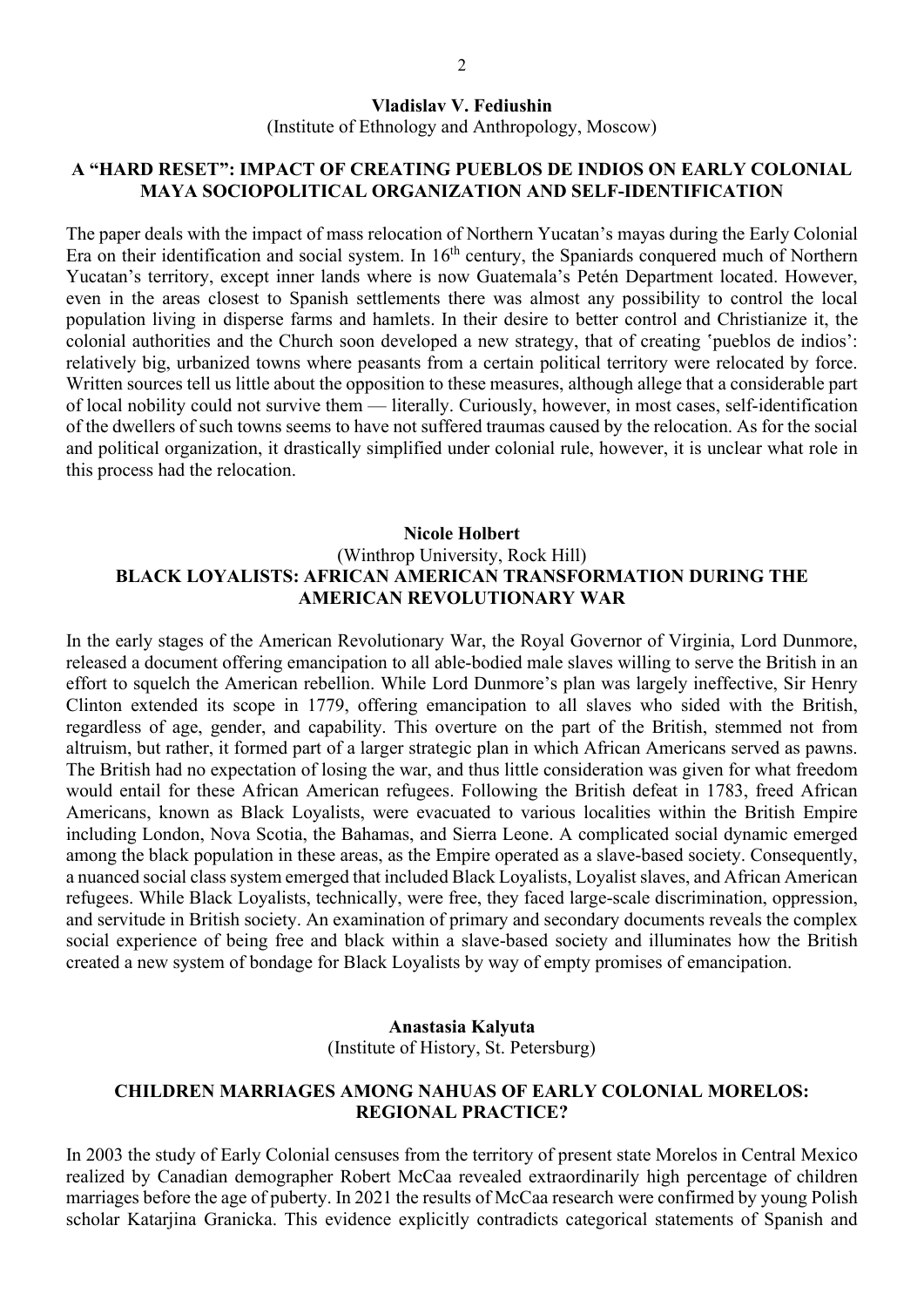native historians that children marriages were not practiced among Nahuas except very few cases of dynastic marriages in rulers' families. Therefore, the question rises whether children marriage in the Early Colonial Morelos were traditional regional practice caused by specific local circumstances or response to demographic crisis after the Spanish Conquest? In search of answer the paper examines both local factors that could prompt this practice and cross-cultural perspective of children marriages among different ethnic groups.

### **Pavel I. Kostogryzov**

(Institute of Philosophy and Law, Ekaterinburg)

# *COMUNEROS, RONDEROS, GUARDIAS***: COMMUNAL INSTITUTIONS IN ANDEAN COUNTRIES BETWEEN NEOLIBERAL AND POST-NEOLIBERAL GOVERNMENTALITY**

The paper looks at the array of community defense institutions, which have existed in Latin America for a long time. Its aim is to discuss from the viewpoint of anthropology of security social and juridical nature of such bodies and their role in strengthening or undermining the state's sovereignty.

Some scholars connect the rise of vigilantism (including community police and self-defence) in Latin America with neoliberal politics of 1990s – early 2000s. It is reasonable to some extent, but in fact nongovernmental security bodies had been existed in Andean countries long before neoliberalism was "invented" (such as *rondas de hacienda* in Peru etc). So, we have to conclude that institutions of this type are much more deep-rooted in the region and their existence is due to some essential characteristics of Andean societies and states. In recent decades, after the crisis of neoliberal politics in the region, communal institutions have even strengthened their presence in political field and consolidated at local and national levels.

### **Zachary A. Lemhouse**

(Culture & Heritage Museums of York County, South Carolina)

# **HIS TRUTH IS MARCHING ON: CAPT. JAMES WILLIAMS AND THE KU KLUX CRISIS IN RECONSTRUCTION YORK COUNTY**

The Reconstruction Era was a tumultuous time in American history, especially for Freedmen. As civil rights legislation and new amendments gradually enfranchised African Americans, whites saw their power over them diminish. In some cases, this loss of power led to anger that manifested in racial violence perpetrated by the Ku Klux. York County, South Carolina was a hotbed of violence. Attacks on Freedmen in York County peaked between 1870 and 1871 with eleven murders and 600 beatings. The eleventh murder was that of civil rights leader James Williams. Williams' story embodies the struggles and sacrifices faced by Freedmen during the Reconstruction Era. He was an active civil rights leader and a vocal critic of the Ku Klux who was appointed captain of an African American militia. His heroic efforts cost him his life at the hands of the Ku Klux in March, 1871. His murder, in addition widespread racial violence, prompted Congress to pass three pieces of legislation called the Enforcement Acts. President Grant used the power granted in the Enforcement Acts to impose martial law in nine counties in South Carolina, including York. Additionally, he sent federal troops to York County. Their commander, Lewis Merrill, conducted detailed investigations into the violence. His notes became the basis for the South Carolina Ku Klux Trials. Williams' case eventually made it to the Supreme Court, making it the first case born of the Enforcement Acts to make it to America's highest court.

This paper explores the life, legacy, and significance of Capt. James Williams and his contributions towards civil rights.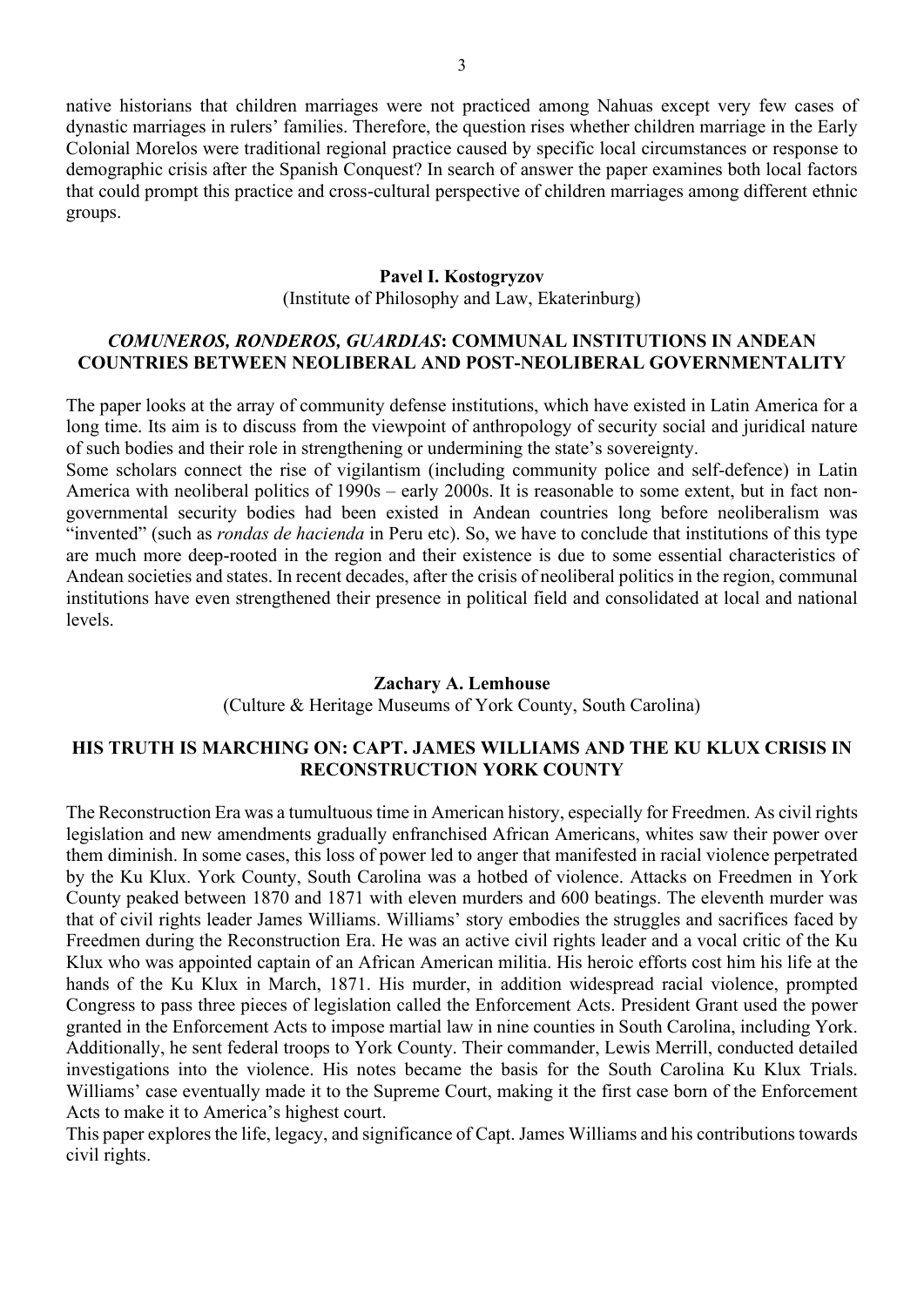### **Rubén G. Mendoza**

(California State University, Monterey Bay)

# **THE LITURGY OF LIGHT: SACRED AND SOLAR GEOMETRY IN THE MILLENNIAL NEW WORLD, 1530-1812**

The messianic and millenarian worldview and prophetic doctrines of the Order of Friars Minor fueled a cascade of divinely-inspired Spanish colonial religious and military objectives that ultimately sought the wholesale conversion and or subjugation of the indigenous populations of the American hemisphere. Such was the evangelical zeal of that time that the Spanish colonial world saw through the construction of some 100,000 churches and civic buildings in New Spain or Mexico in the period spanning 1530 through 1800. According to art historian Gauvin Alexander Bailey, the New World variant of the Catholic Church can thereby be credited with "the largest and swiftest building campaign in the history of the world." Moreover, the majority of these structures were built to accommodate and or integrate millenarian cosmology and eschatological archetypes specific to the elaboration of earthly structures that mirrored the Heavenly Kingdom, and thereby, the New Jerusalem. One particularly salient dimension of this effort to conjure visions of the millennial kingdom was that centered on the integration of sacred and solar geometry into the ecclesiastical architecture of the period. In an effort to calibrate the calendar of Saints or Feast Days, the Church deployed solar geometry and the Metonic or Lunar Calendar into ecclesiastical architecture. In so doing, the whole of the enterprise sought concordance with solstitial and equinoctial alignments and Meridiana which are the subject of this study. This paper will survey a host of such sites where solstice, equinox, and Feast Day solar geometry has been documented to produce otherworldly "illuminations" of main altar tabernacles, Church icons, and the representations of the Christ.

# **Elena V. Novoselova** (Russian Technological University, Moscow)

# **CONCEPT OF THE SOUL AS A PART OF THE ANDEAN WORLDVIEW**

The idea of the soul itself as a component of the worldview is universal, but it is expressed differently in various cultures. In the case of the Andean civilization, the situation is complicated by the fact that a lasting period of its existence (from the beginning to the late prehispanic era) is not reflected in written sources. Even chronicles dedicated to the Inca state don't reflect this topic clearly, so the general picture has to be restored on the basis of late data relating mainly to the 20th century. This problem requires further investigation, but some preliminary conclusions can be drawn already now. In particular, it seems obvious that the Andean concept of the soul assumed its materiality, its preservation of a number of physical characteristics that are typical for a living person (the ability to experience hunger, cold, thirst, etc.). Besides, the sources prove the existence of the idea of the multiplicity of the soul.

#### **Aleksandr B. Okun**

(Samara University)

## **FACE TO FACE: HOW RUSSIAN AND AMERICAN FILMMAKERS DEFINE FRIENDS AND ENEMIES**

Films reflect perceptions and attitudes that are deeply rooted in mass consciousness. But they also create such perceptions and stereotypes. In that sense, they are both "source" and "agents" of history (Marc Ferro). This paper will focus on the mutual representations of each other in American and Russian cinema during last decades. Exploiting images and myths regarding Russia and America filmmakers reflect an evolution of relationships between two countries. At the same time, they play a great role in the construction of the image of the "Other" as an important aspect of popular geopolitics.